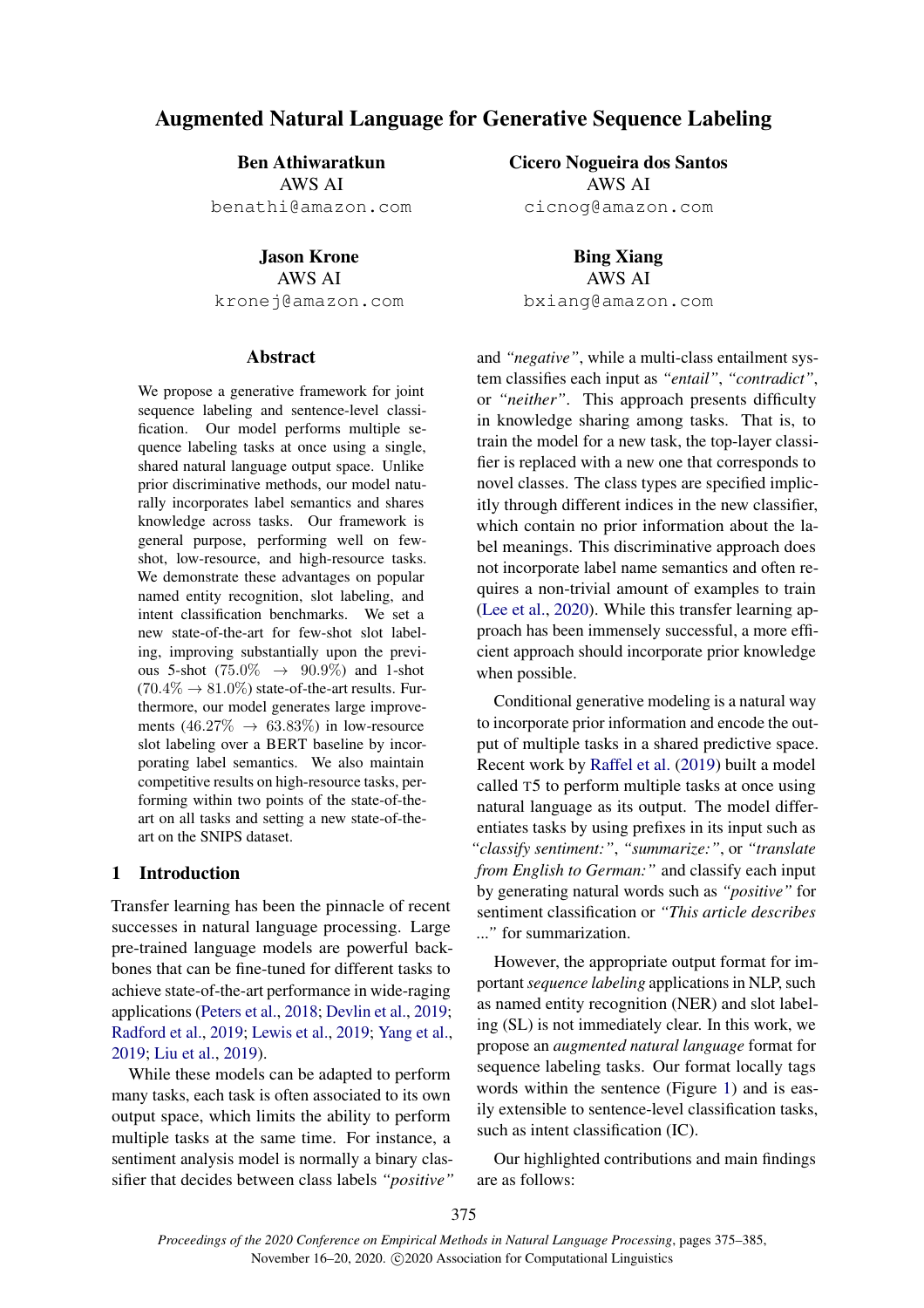| $Internet = AddToPlaylist$ |     |  |                         |  |  |                |                                                                                     |  |  |
|----------------------------|-----|--|-------------------------|--|--|----------------|-------------------------------------------------------------------------------------|--|--|
| Sentence<br>Slot labels    | - O |  | B-artist   I-artist   O |  |  | O   B-playlist | Add Kent James to the Disney soundtrack                                             |  |  |
|                            |     |  |                         |  |  |                | ((AddToPlaylist)) Add [Kent James   artist ] to the [Disney   playlist ] soundtrack |  |  |

Figure 1: The conversion between the canonical BIO tagging format and our augmented natural language format.

- 1) We propose an effective new output format to perform joint sequence labeling and sentence classification through a generation framework.
- 2) We demonstrate the ability to perform multiple tasks such as named entity recognition, slot labeling and intent classification within a single model.
- 3) Our approach is highly effective in lowresource settings. Even without incorporating label type semantics as priors, the generative framework learns more efficiently than a token-level classification baseline. The model improves further given natural word labels, indicating the benefits of rich semantic information.
- 4) We show that supervised training on related sequence labeling tasks acts as an effective meta-learner that prepares the model to generate the appropriate output format. Learning each new task becomes much easier and results in significant performance gains.
- 5) We set a new state-of-the-art for few-shot slot labeling, outperforming the prior state-of-theart by a large margin.
- 6) We plan to open source our implementation. Please visit https://arxiv.org/abs/2009. 13272 for the release updates.

## 2 Model

### Sequence Labeling as Generation

Most work on sequence labeling uses token-level classification frameworks. That is, given a list of tokens  $\ell = {\ell_i}_{i=1}^n$ , we perform a prediction on every token  $\ell_i$  to obtain  $y' = \{y'_i\}_{i=1}^n = \{f(\ell_i; \ell)\}_{i=1}^n$ where  $f(\cdot)$  is a token-level prediction function. The prediction is accurate if it matches the original sequence label  $y = \{y_i\}_{i=1}^n$ .

In contrast to this convention, we frame sequence labeling as a conditional sequence generation problem where given the token list  $\ell$ , we generate an output list  $o = g(\ell)$  where *g* is a sequence-to-sequence

model. A "naive" formulation for this task would be to directly generate  $o = y$  given  $\ell$ . However, this approach is prone to errors such as word misalignment and length mismatch (see supplementary materials Section A.2 for discussion).

We propose a new formulation for this generation task such that, given the input sequence  $\ell$ , our method generates output *o* in augmented natural language. The augmented output *o* repeats the original input sequence  $\ell$  with additional markers that indicate the token-spans and their associated labels. More specifically, we use the format  $[\ell_i, \ldots, \ell_{i+t}]$  *L* ] to indicate that the token sequence  $\ell_j, \ldots, \ell_{j+t}$  is labeled as *L*.

Fig. 1 depicts the proposed format and its equivalent canonical BIO format for the same input sentence. The conversion between the BIO format and our augmented natural language format is invertible without any information loss. This is crucial so that the generated output from model prediction can be converted back for comparison without uncertainty.

There are other formats which can encapsulate all the tagging information but are not invertible. For instance, outputting only the token spans of interest with tagging patterns  $[\ell_i, \ldots, \ell_{i+t} | L]$ without repeating the entire sentence results in the invertibility breaking down when there are duplicate token spans with different labels. We discuss this further in the appendix Section A.3.

### Joint Sequence Classification and Labeling

Our sequence to sequence approach also supports joint sentence classification and sequence labeling by incorporating the sentence-level label in the augmented natural language format. In practice, we use the pattern (( sentence-level label )) in the beginning of the generated sentence, as shown in Fig. 1. The use of double parentheses is to prevent confusion with a single parenthesis that can occur in the original word sequence  $\ell$ .

### Training and Evaluation

We train our model by adapting the pre-trained  $T5$ with the sequence to sequence framework. Additionally, we prefix the input with task descriptors in order to simultaneously perform multiple classification and labeling tasks, similar to the approach by Raffel et al. (2019). This results in a seamless multi-task framework, as illustrated in the top part of Fig. 2. To evaluate, we convert the generated output back to the canonical BIO format and calcu-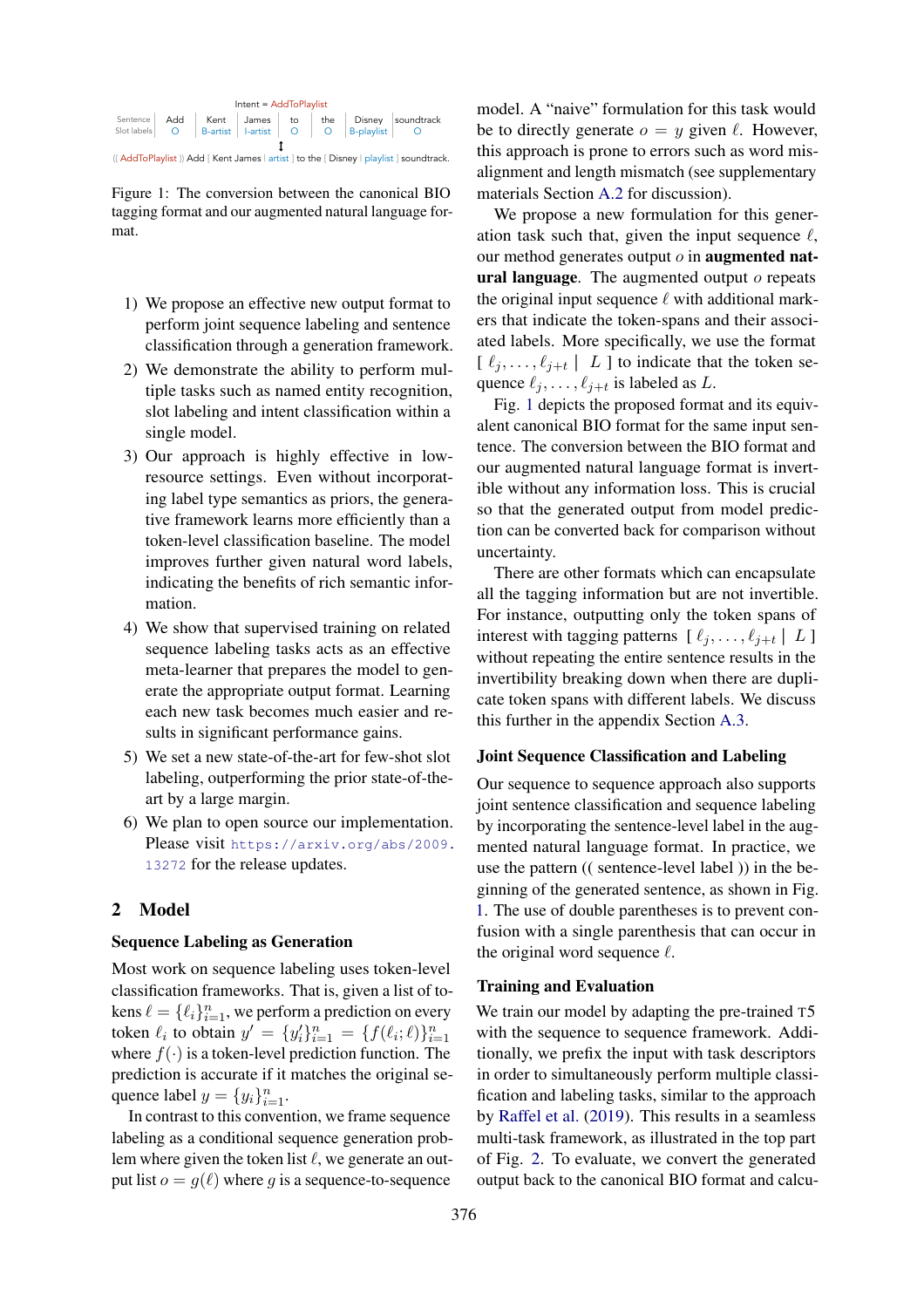

Figure 2: Comparison between our generative-style sequence labeling model (top) and the conventional token-level classification model (bottom).

late the F1 score for sequence labeling or accuracy for sentence classification.

### Natural Labels

Labels are associated to real-world concepts that can be described through natural words. These words have rich information, but are often ignored in traditional discriminative approaches. In contrast, our model naturally incorporate label semantics directly through the generation-asclassification approach.

We perform label mapping in order to match the labels to its natural descriptions and use the natural labels in the augmented natural language output. Our motivation is as follows: (1) Pre-trained conditional generation models which we adapt on have richer semantics embedded in natural words, rather than dataset-specific label names. For instance, "country city state" contains more semantic information compared to "GPE", which is an original label in named entity recognition tasks. Using natural labels should allow the model to learn the association between word tokens and labels more efficiently, without requiring many examples. (2) Label knowledge can be shared among different tasks. For instance, after learning how to label names as "person", given a new task in another domain which requires labeling "artist", the model can more easily associate names with "artist" due to the proximity of "person" and "artist" in embeddings. This is not the case if the concept of "person" was learned with other uninformative words.

## 3 Related Work

Sequence to sequence learning has various applications including machine translation (Sutskever et al., 2014; Bahdanau et al., 2015), language modeling (Radford et al., 2018; Raffel et al., 2019),

abstractive summarization (Rush et al., 2015), generative question answering (Dong et al., 2019), to name a few. However, the sequence-to-sequence framework is often not a method of choice when it comes to sequence labeling. Most models for sequence labeling use the token-level classification framework, where the model predicts a label for each element in the input sequence (Baevski et al., 2019; Li et al., 2019b; Chen et al., 2019). While select prior work adopts the sequence-to-sequence method for sequence labeling (Chen and Moschitti, 2018), this approach is not widely in use due to the difficulty of fixing the output length, output space, and alignment with the original sequence.

Multi-task and multi-domain learning often benefit sequence labeling performance (Changpinyo et al., 2018). The archetypal multi-task setup jointly trains on a target dataset and one or more auxiliary datasets. In the cross lingual setting, these auxiliary datasets typically represent high-resource languages (Schuster et al., 2018; Cotterell and Duh, 2017). While in a monolingual scenario, the auxiliary datasets commonly represent similar, highresource tasks. Examples of similar multi-task pairs include NER and slot labeling (Louvan and Magnini, 2019) as well as dialogue state tracking and language understanding (Rastogi et al., 2018).

A recent series of works frame natural language processing tasks, such as translation, question answering, and sentence classification, as conditional sequence generation problems (Raffel et al., 2019; Radford et al., 2019; Brown et al., 2020). By unifying the model output space across tasks to consist of natural language symbols, these approaches reduce the gap between language model pre-training tasks and downstream tasks. Moreover, this framework allows acquisition of new tasks without any architectural change. The GPT-3 model (Brown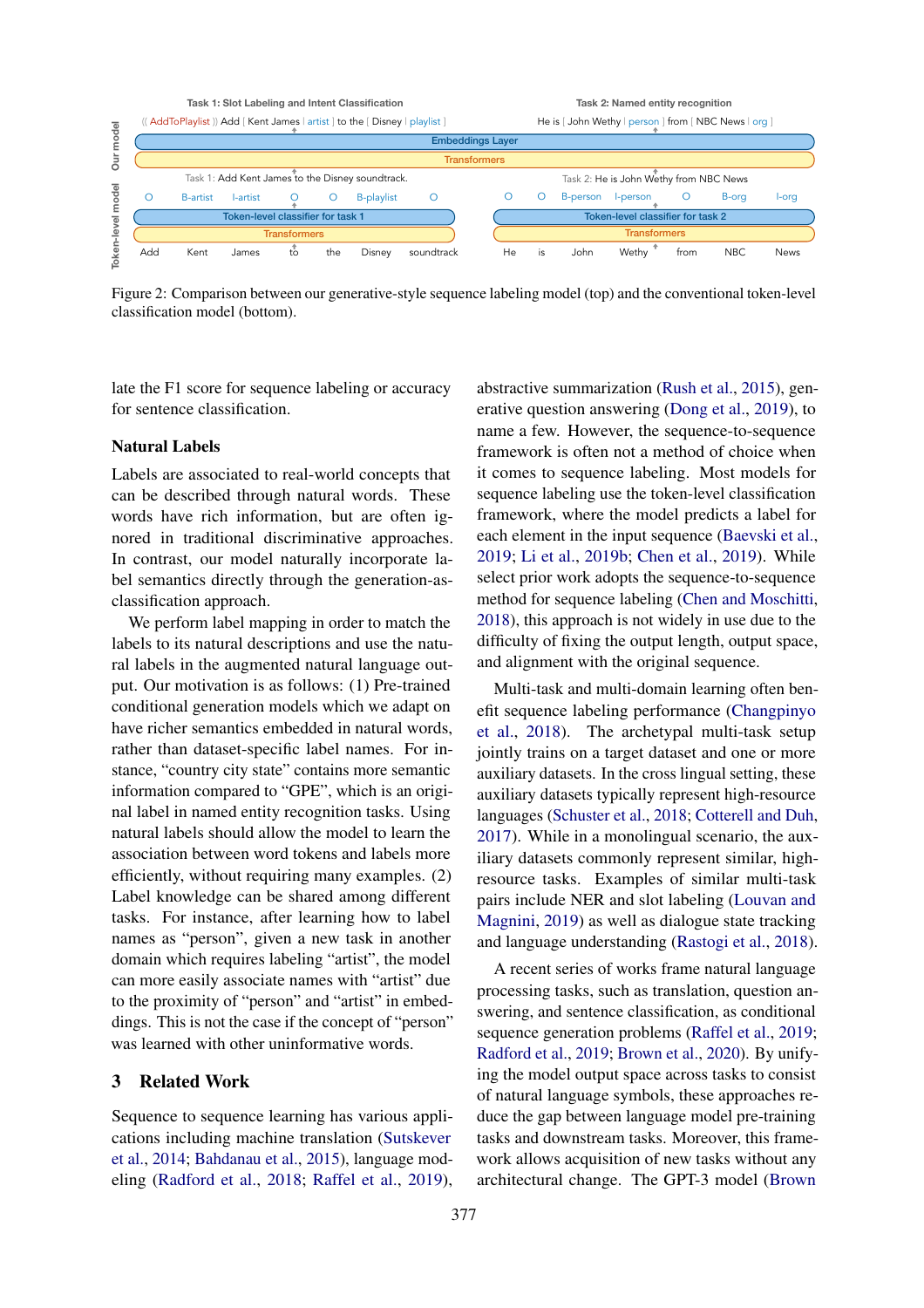|              | <b>Task &amp; Dataset</b>           | <b>Intent Clas.</b> |             | <b>Slot Labeling</b> |             |              |       |  |
|--------------|-------------------------------------|---------------------|-------------|----------------------|-------------|--------------|-------|--|
|              |                                     | <b>SNIPS</b>        | <b>ATIS</b> | <b>SNIPS</b>         | <b>ATIS</b> | <b>CoNLL</b> | Onto  |  |
|              | Bi-Model (Wang et al., 2018)        |                     | 98.99       |                      | 96.89       |              |       |  |
| <b>SL/IC</b> | Joint BERT (Chen et al., 2019)      | 98.60               | 97.50       | 97.00                | 96.10       |              |       |  |
|              | ELMO+BiLSTM (Siddhant et al., 2019) | 99.29               | 97.42       | 93.90                | 95.62       |              |       |  |
| <b>NER</b>   | Cloze-CNN (Baevski et al., 2019)    |                     |             |                      |             | 93.50        |       |  |
|              | BERT-MRC (Li et al., 2019a)         |                     |             |                      |             | 93.04        | 91.11 |  |
|              | BERT-MRC + DSC (Li et al., 2019b)   |                     |             |                      |             | 93.33        | 92.07 |  |
|              | BERT Base (Devlin et al., 2019)     |                     |             |                      |             | 92.40        | 88.95 |  |
|              | Ours: Individual                    | 99.00               | 96.86       | 97.43                | 96.13       | 90.70        | 90.24 |  |
|              | <b>Ours: SNIPS+ATIS</b>             | 99.29               | 97.20       | 97.21                | 95.83       |              |       |  |
|              | <b>Ours: CoNLL+Ontonotes</b>        |                     |             |                      |             | 91.48        | 89.52 |  |
|              | Ours: SNIPS+ATIS+CoNLL+Ontonotes    | 99.14               | 97.08       | 96.82                | 96.65       | 91.48        | 89.67 |  |

Table 1: Results of our models trained on combinations of datasets. Results for Ours: individual are from models trained on a single respective dataset. We underline scores of our models that exceed previous state-of-the-art results in each domain. Scores in boldface are the best overall scores among our models, or among the baselines. We use the boldface and underline notation for the rest of the paper.

et al., 2020) demonstrates the promise of this framework for few-shot learning. Among other successes, GPT-3 outperforms BERT-Large on the SuperGLUE benchmark using only 32 examples per task. To the best of our knowledge, we are the first to apply this multi-task conditional sequence generation framework to sequence labeling.

The conditional sequence generation framework makes it easy to incorporate label semantics, in the form of label names such as *departure city*, example values like *San Francisco*, and descriptions like *"the city from which the user would like to depart on the airline"*. Label semantics provide contextual signals that can improve model performance in multi-task and low-resource scenarios. Multiple works show that conditioning input representations on slot description embeddings improves multidomain slot labeling performance (Bapna et al., 2017; Lee and Jha, 2019). Embedding example slot values in addition to slot descriptions yields further improvements in zero-shot slot labeling (Shah et al., 2019). In contrast to our work, these approaches train slot description and slot value embedding matrices, whereas our framework can incorporate these signals as natural language input without changing the network architecture.

### 4 Experimental Setup and Results

#### 4.1 Data

Datasets We use popular benchmark data SNIPS (Coucke et al., 2018) and ATIS (Hemphill et al.,

1990) for slot labeling and intent classification. SNIPS is an SLU benchmark with 7 intents and 39 distinct types of slots, while ATIS is a benchmark for the air travel domain (see appendix A.4 for details). We also evaluate our approach on two named entity recognition datasets, Ontonotes (Pradhan et al., 2013) and CoNLL-2003 (Sang and Meulder, 2003).

Construction of Natural Labels We preprocess the original labels to natural words as follows. For Ontonotes and CoNLL datasets, we transform the original labels via mappings detailed in Table 9 and 5 in the appendix. For instance, we map "PER" to "person" and "GPE" to "country city state". For SNIPS and ATIS, we use the following rules to convert intent and slot labels: (1) we split words based on " $\cdot$ ", " $\cdot$ ", "/", and capitalized letters. For instance, we convert "object\_type" to "object type" and "AddToPlaylist" to "add to playlist". These rules result in better tokenization and enrich the label semantics. We refer to these as the natural label setting and use is as our default.

## 4.2 Multi-Task Sequence Classification and Slot Labeling

We first demonstrate that our model can perform multiple tasks in our generative framework and achieve highly competitive or state-of-the-art performance. We consider 4 sequence labeling tasks and 2 classification tasks: NER on Ontonotes and CoNLL datasets; and slot labeling (SL) and in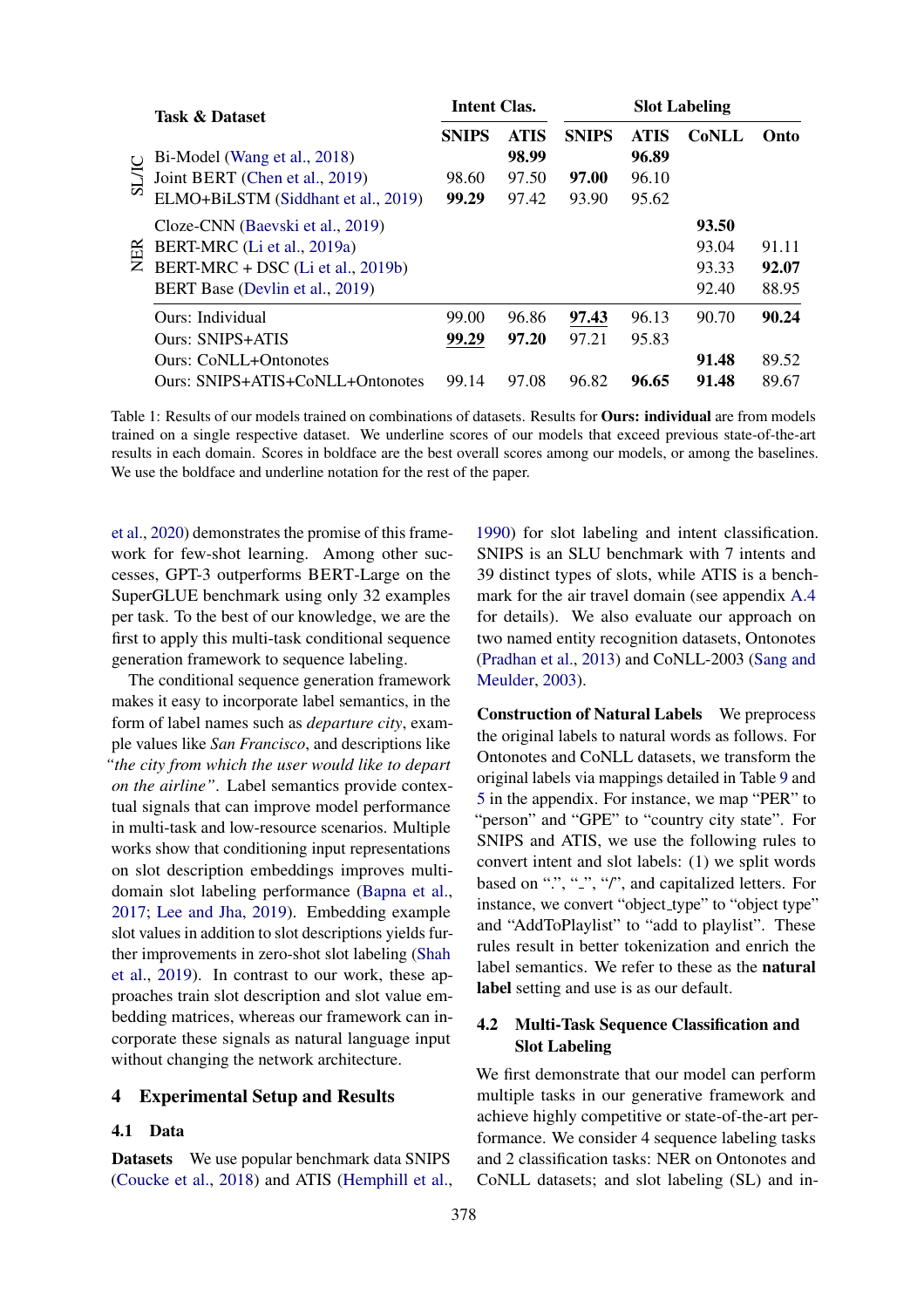tent classification (IC) on SNIPS and ATIS dialog datasets. For comparison, we provide baseline results from the following models:

SL and IC: Bi-Model (Wang et al., 2018) uses two correlated bidirectional LSTMs to perform both IC and SL. Joint BERT (Chen et al., 2019) performs joint IC and SL with a sequential classifier on top of BERT, where the classification for the start-of-sentence token corresponds to intent class. ELMO+Bi-LSTM (Siddhant et al., 2019) uses a Bi-LSTM with CRF as a classifier on top of pre-trained ELMO (Peters et al., 2018).

NER: Cloze-CNN (Baevski et al., 2019) finetunes a Bi-LSTM with CRF model Peters et al. (2018) on a pre-trained model with a cloze-style word reconstruction task. BERT MRC (Li et al., 2019a) performs sequence labeling in a question answering model to predict the slot label span. BERT MRC + Dice Loss (Li et al., 2019b) improves upon BERT MRC with a dice loss shown to be suitable for data with imbalanced labels. BERT (Devlin et al., 2019) refers to a token-level classification with BERT pre-trained model. Note that the results for BERT with Ontonotes are from our own implementation.

In Table 1, we report a summary of the results for our method and the baselines. Our proposed model achieves highly competitive results for ATIS, Ontonotes, and CoNLL datasets, as well as stateof-the-art slot labeling and intent classification performance on the SNIPS dataset. Unlike all the baseline models, which can perform a single task on a specific dataset, our model can perform all the tasks considered at once (last row of Table 1). For the multi-task models, our results show that different sequence labeling task can help mutually benefit each other, where ATIS slot labeling result improves from 96.13 to 96.65 and CoNLL improves from 90.70 to 91.48. While there are other approaches that perform better than our models in some tasks, we highlight the simplicity of our generation framework which performs multiple tasks seamlessly. This ability helps the models transfer knowledge among tasks with limited data, which are demonstrated through the rest of the paper.

## 4.3 Limited Resource Scenarios and Importance of Label Semantics

In this section, we show that our model can use the semantics of labels to learn efficiently, which is crucial for scenarios with limited labeled data. To

demonstrate this effect, we use our model with the following variants of labels which differ semantic quality: (1) natural label, (2) original label and (3) numeric label.

The natural label version is our default setting where we use labels expressed in natural words. The original label case uses labels provided by the datasets, and the numeric label case uses numbers 0*,* 1*,* 2*, ...* as label types. In the numeric version, the model does not have pre-trained semantics of the label types and has to learn the associations between the labels and the relevant words from scratch. We also compare with the BERT tokenlevel classification model. Similar to the numeric label case, the label types for BERT do not initially have associated semantics and are implicit through indices in the classifier weights. We use the SNIPS dataset to conduct our experiments due to its balanced domains (see Table 7 in Appendix). We experiment with very limited resource scenarios where we use as low as 0*.*25% of training data, corresponding to roughly one training sentence per label type on average.

Figure 3a shows the sequence labeling performance for varying amount of training data (see Table 10 in the appendix for numeric results). We observe that label semantics play a crucial role in the model's ability to learn effectively for limited resource scenarios. Our model with natural labels outperforms all other models, achieving an F1 score of  $60.4 \pm 2.7\%$  with 0.25% training data, and giving a slight boost over using original labels  $(57.5 \pm 2.4\%)$ . We believe that the improvement can be more dramatic in other datasets where the original labels have no meanings (such as in the numeric case), are heavily abbreviated, or contain rare words. With the numeric model, the performance suffers significantly in low-resource settings, achieving only  $50.1 \pm 5.3\%$ , or  $10.3\%$ lower than the natural label model, with 0*.*25% data. This result further supports the importance of label semantics in our generation approach. Interestingly, we also observe that the numeric model still outperforms BERT token-level classification  $(44.7 \pm 6.4\%)$ , where neither model contains prior label semantics. This result indicates that even in the absence of label meanings, the generation approach seems more suitable than the token-level framework.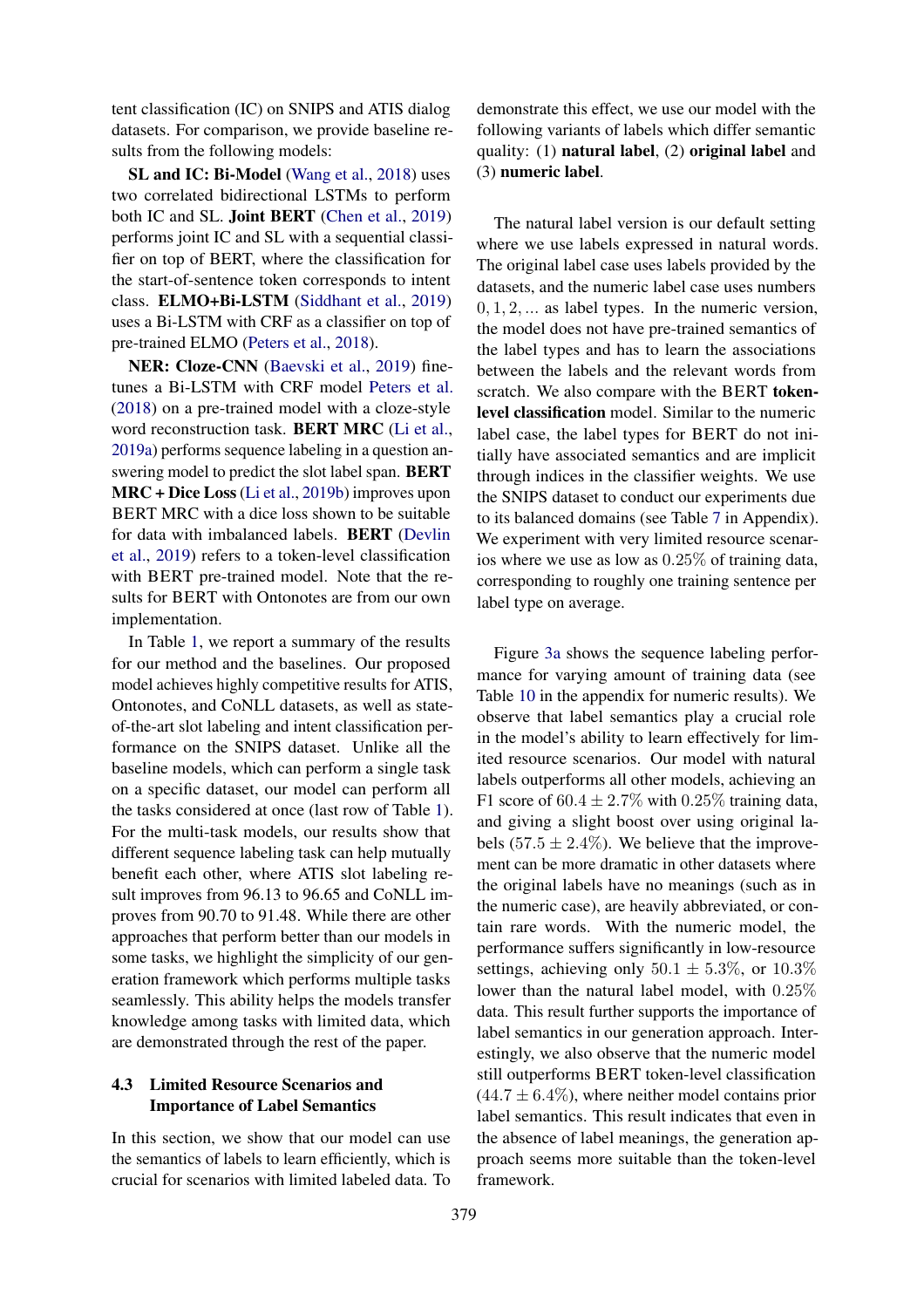

Figure 3: Model performance on limited amount of training data. The error bars indicate the standard deviation over 4 random trials. Ours-o is our model with its original labels. Ours-n is our model with numeric labels.

## 4.4 Teaching Model to Generate via Supervised Transfer Learning

While we train our model in limited data scenarios, we are asking the model to generate a new format of output given small amount of data. This is challenging since a sequence generation framework typically requires large amount of training (Sutskever et al., 2014). Despite this challenge, our model is able to outperform the classical token-level framework with ease. This section explores a clear untapped potential – by teaching our model how to generate the augmented natural language format before adapting to new tasks, we show that the performance on limited data significantly improves. This result contrasts with the BERT token-level model where supervised transfer learning hurts overall performance compared to BERT's initial pre-training due to possible overfitting.

To conduct this experiment, we train our model with the Ontonotes NER task in order to teach it the expected output format. Then, we adapt it on another task (SNIPS) with limited data, as in Section 4.3. We compare the results with the token-level BERT model, which also uses the BERT model trained on Ontonotes for supervised pre-training. We demonstrate the results in Figure 3b as well as highlight the improvement due to supervised pretraining in Figure 3c. We also provide full numeric results in the appendix Table 11 for reference.

Our model demonstrates consistent improvement, achieving an F1 score of  $63.8 \pm 2.6\%$  using 0*.*25% of the training dataset, compared to  $60.4 \pm 0.27\%$  without supervised transfer learning. The improvement trend also continues for other data settings, as shown in Figure 3c. The benefits from transfer learning is particularly strong for the numeric label model, achieving 57*.*4 *±* 2*.*9% compared to  $50.1 \pm 5.3\%$  for  $0.25\%$  data. This results suggests that the initial knowledge from supervised pre-training helps the model associate its labels

(without prior semantics) to the associated words more easily.

The supervised transfer learning can also be seen as a *meta-learner*, which teaches the model how to perform sequence labeling in the generative style. In fact, when we investigate the model output *without* adapting to the SNIPS dataset, in addition to the output having the correct format, it already contains relevant tagging information for new tasks.

For instance, a phrase "Onto jerry's Classical Moments in Movies" from the SNIPS dataset results in the model output "Onto jerry's [Classical Moments in Movies *work of art* ]". This prediction closely matches the true label "Onto [ jerry's í *playlist owner* ] [ Classical Moments in Movies *playlist* ]" where the true class of "Classical Moments in Movies" is *playlist*. Intuitively, the classification as *work of art* is in agreement with the true label *playlist*, but simply needs to be refined to match the allowed labels for the new task.

In contrast to our framework where the supervised transfer learning helps teach the model an output style, the transfer learning for the tokenlevel classification simply adapts its weights and retains the same token-level structure (albeit with a new classifier). We observe no significant improvement from supervised pre-training for the BERT token-level model, which obtains an F1 score of  $46.3 \pm 3.6\%$  compared to  $44.7 \pm 6.4\%$  without supervised pre-training (with 0*.*25% SNIPS data). The improvements are also close to zero or negative for higher data settings (Figure 3c), suggesting that the pre-training of the token-level classification might overfit to the supervised data, and results in lower generalization on other downstream tasks. Overall, the final result on the BERT model lags far behind our framework, performing 17*.*5% lower than our model's score for 0*.*25% training data.

In addition, our model with numeric labels performs much better than the BERT token-level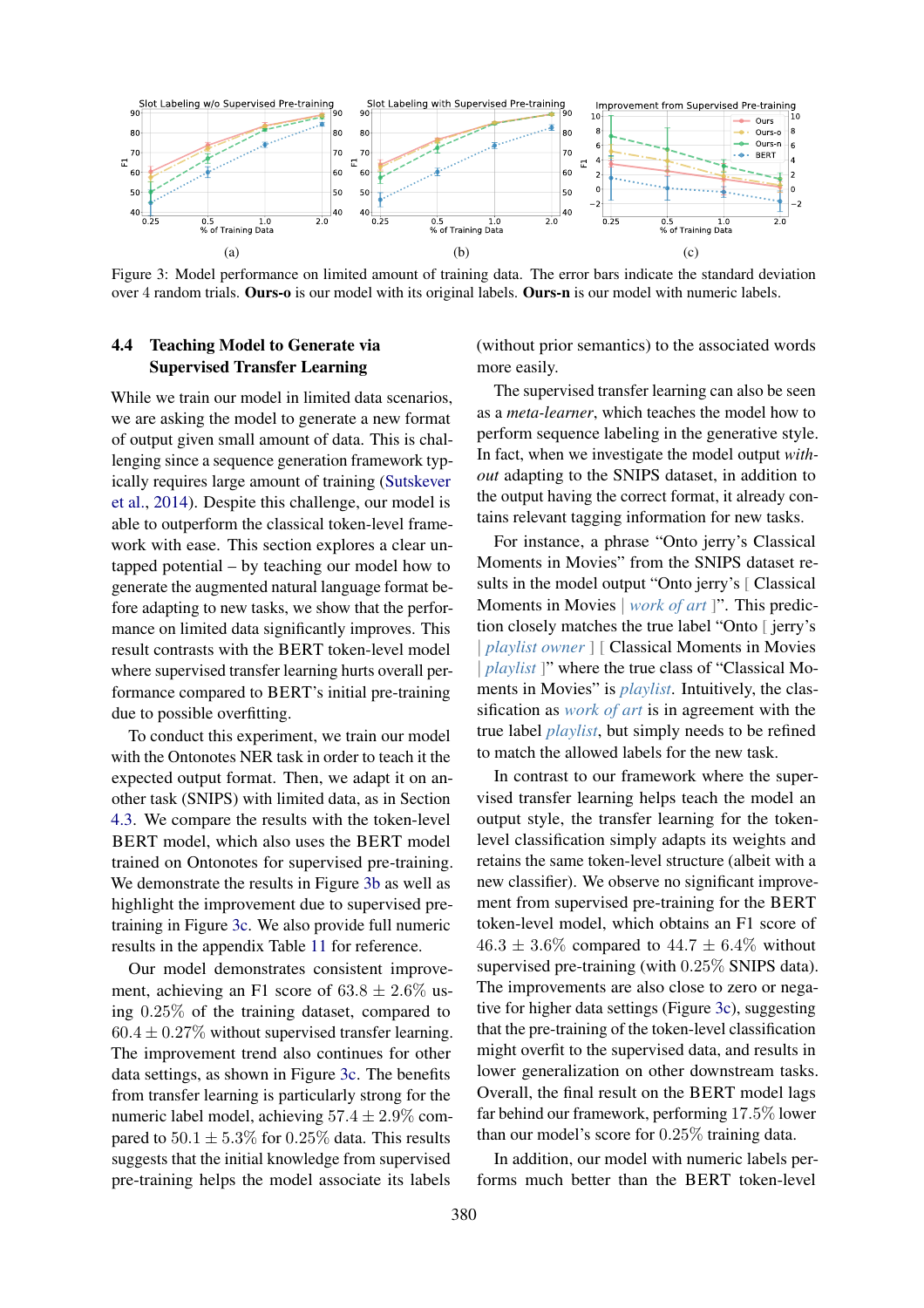model and further highlights the suitability of our generative output format for sequence labeling, regardless to the label semantics. Possible explanations are that the sequence to sequence label is less prone to overfitting compared to the classification framework. It could also be the case that locally tagging words with labels in the word sequence helps improve attention within the transformers model, and improve robustness to limited data.

### 4.5 Few-Shot Sequence Labeling

#### 4.5.1 Few-Shot Learning

In few-shot learning, we seek to train models such that given a new task, the models are able to learn efficiently from few labels. Different tasks are sampled from various data domains which differ in terms of allowed labels and other nuances such as input styles.

We define a data domain *D* as a set of labeled examples  $\mathcal{D} = \{(x_i, y_i)\}_{i=1}^{N_{\mathcal{D}}}$  which has its set of allowed label types  $\mathcal{Y}_D \ni y_i$ . Few-shot learning approaches are evaluated over many *episodes* of data, which represent a variety of novel tasks. Each episode  $(S, Q)$  consists of a support set *S* containing *K*-shot labeled samples, as well as a query set *Q* used for evaluation. Data from the evaluation episodes are drawn from the *target* domains  $\{\mathcal{D}_1^T, \mathcal{D}_2^T, \ldots\}$ , which the model has not previously seen.

To learn such models, we typically have access to another set of domains called the *source* domains  $\{D_1^S, D_2^S, \ldots\}$ , which can be used as the training resources. In order to train the model to learn multiple tasks well, many few-shot learning approaches use *meta-learning*, or a learning to learn approach, where the model is trained with many episodes drawn from the source domains in order to mimic the evaluation (Vinyals et al., 2016; Snell et al., 2017; Sung et al., 2018; Finn et al., 2017). We refer to this as the *episodic training*.

Another approach, called *fine-tuning*, trains the model on a regular training set from the source domains:  $\cup_m \mathcal{D}_m^S$ . Given an episode  $(S, \mathcal{Q})$  at evaluation time, the model fine-tunes it on the support *S*, typically with a new classifier constructed for the new task, and evaluates on *Q*.

### 4.5.2 Few-Shot Baselines

TransferBERT trains a token-level classification model by fine-tuning. Matching Net (MN) + BERT Vinyals et al. (2016) Given a word *xi*, the model classifies by finding the most similar word

 $x_j^S$  in the support set and predicts  $y_j^S$  as the label of *xi*. The model also adapts the backbone model with episodic training. Warm Proto Zero (WPZ) + BERT Fritzler et al. (2019) uses token-level prototypical network (Snell et al., 2017), which classifies by comparing a word  $x_i$  to each class centroid rather than individual sample embeddings. L-TapNet + CDT Hou et al. (2020) uses a CRF framework and leverages label semantics in representing labels to calculate emission scores and a collapsed dependency transfer method to calculate transition scores. We note that all baselines except for TransferBERT uses episodic meta-training whereas TransferBERT uses fine-tuning. All baseline results are taken from Hou et al. (2020).

Our model performs fine-tuning with the generation framework. The major difference between our model and a token-level classification model such as TransferBERT is that we do not require a new classifier for every novel task during the finetuning on the support set. The sequence generation approach allows us to use the entire model and adapt it to new tasks, where the initial embeddings contain high quality semantics and help the model transfer knowledge efficiently.

### 4.5.3 K-shot Episode Construction

Traditionally, the support set  $S$  is often constructed in *K*-shot formats where we use only *K* instances of each label type. In sequence labeling problems, this definition is challenging due to the presence of multiple occurrences or multiple label types in a single sentence. We follow Hou et al. (2020) by using the following definition of a K-shot setting: All labels within the task appears at least *K* times in *S* and would appear less than *K* times if any sentence is removed. We sample 100 episodes from each domain according to this definition. Note that Hou et al. (2020)'s episodes are similar to ours, but preprocess the sentences by lowercasing and removing extra tokens such as commas (see details in Section A.6). Our model is flexible and can handle raw sentences; we therefore use the episodes from the original SNIPS dataset without any modifications.

#### 4.5.4 Data

We perform few-shot experiments on the 7 domains  $\{\mathcal{D}_1,\ldots,\mathcal{D}_7\}$  of the SNIPS dataset, namely, Weather (We), Music (Mu), Playlist (Pl), Book (Bo), ScreeningEvent (Se), Restaurant (Re), CreativeWork (Cr). To evaluate a model on domain  $\mathcal{D}_i$ , we meta-train the model on  $\mathcal{D}'_i = {\mathcal{D}_1, \ldots, \mathcal{D}_7}$  –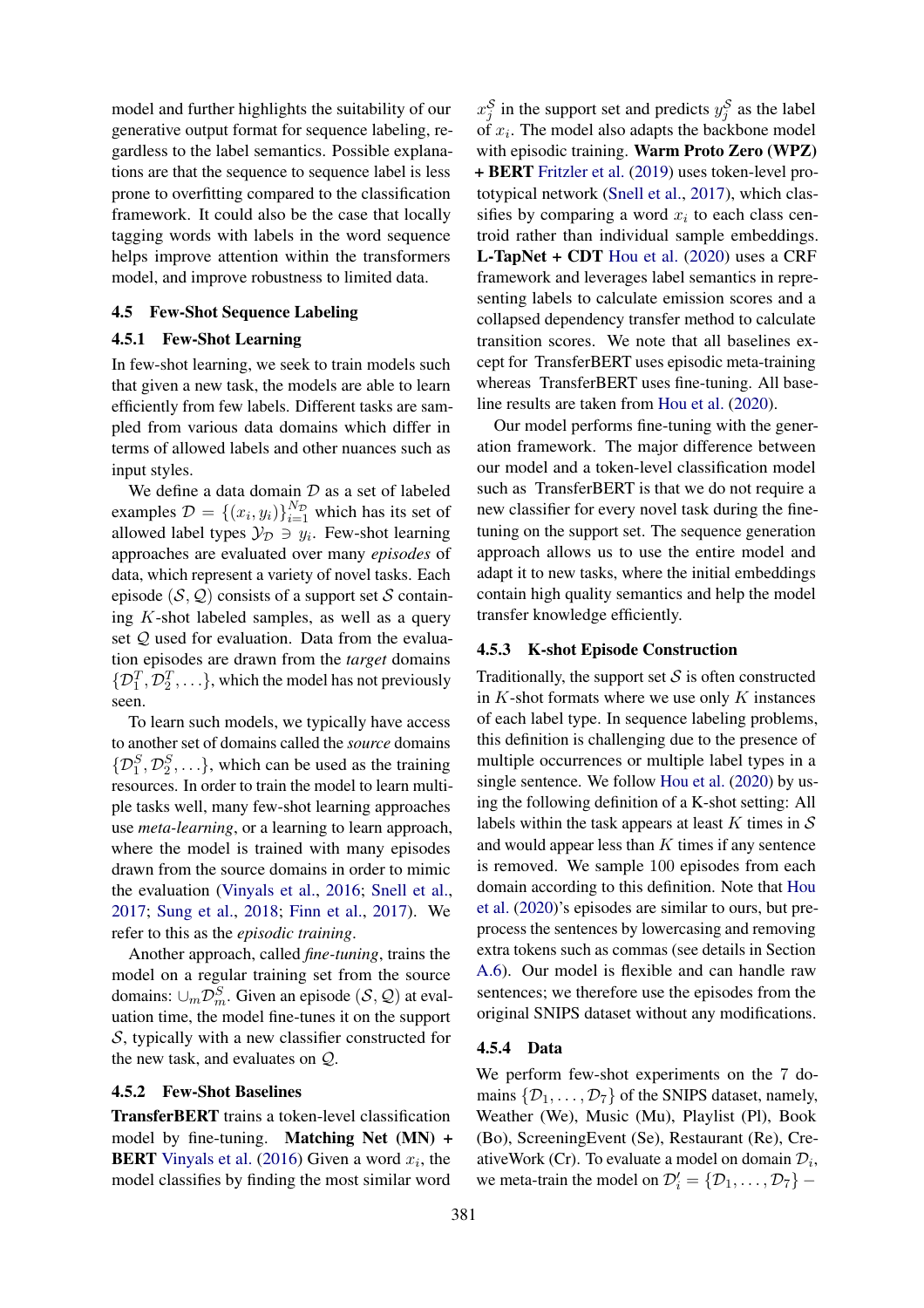|        |                     | We    | Mu    | P1    | Bo    | <b>Se</b> | Re    | $\mathbf{C}\mathbf{r}$ | Ave.  |
|--------|---------------------|-------|-------|-------|-------|-----------|-------|------------------------|-------|
|        | <b>TransferBERT</b> | 55.82 | 38.01 | 45.65 | 31.63 | 21.96     | 41.79 | 38.53                  | 39.06 |
| -shot  | $MN + BERT$         | 21.74 | 10.68 | 39.71 | 58.15 | 24.21     | 32.88 | 69.66                  | 36.72 |
|        | WPZ + BERT          | 46.72 | 40.07 | 50.78 | 68.73 | 60.81     | 55.58 | 67.67                  | 55.77 |
|        | L-TapNet+CDT        | 71.53 | 60.56 | 66.27 | 84.54 | 76.27     | 70.79 | 62.89                  | 70.41 |
|        | $Ours + SNIPS$      | 82.62 | 77.46 | 71.33 | 85.49 | 83.22     | 84.23 | 82.92                  | 81.04 |
|        | $Ours + Onto$       | 56.39 | 67.10 | 53.49 | 71.94 | 66.21     | 69.04 | 28.80                  | 59.00 |
|        | Ours + No Meta      | 46.42 | 59.02 | 47.47 | 63.79 | 49.42     | 64.45 | 17.60                  | 49.74 |
|        | <b>TransferBERT</b> | 59.41 | 42.00 | 46.70 | 20.74 | 28.20     | 67.75 | 58.61                  | 46.11 |
|        | $MN + BERT$         | 36.67 | 33.67 | 52.60 | 60.09 | 38.42     | 33.28 | 72.10                  | 47.98 |
| 5-shot | WPZ + BERT          | 67.82 | 55.99 | 46.02 | 72.17 | 73.59     | 60.18 | 66.89                  | 63.24 |
|        | L-TapNet+CDT        | 71.64 | 67.16 | 75.88 | 84.38 | 82.58     | 70.05 | 73.41                  | 75.01 |
|        | $Ours + SNIPS$      | 91.35 | 86.73 | 87.20 | 95.85 | 92.71     | 91.23 | 91.55                  | 90.95 |
|        | $Ours + Onto$       | 83.15 | 86.15 | 80.36 | 90.27 | 84.87     | 85.89 | 68.08                  | 82.68 |
|        | Ours + No Meta      | 73.14 | 82.02 | 78.82 | 84.86 | 83.14     | 86.63 | 52.56                  | 77.31 |

Table 2: Our few-shot slot labeling results on 7 domains of SNIPS dataset. Ours + SNIPS perform meta-training on the leave-one-out SNIPS data, similar to other baselines. Ours + Onto is our model trained on Ontonotes. Ours + No Meta involves no meta-training.

 $\mathcal{D}_i$ . We refer to this as the *leave-one-out* metatraining sets. All other baselines also use this metatraining data setup.

We note that the training set  $\mathcal{D}'_i$  has data distributions that closely match  $\mathcal{D}_i$  since they are both drawn from the SNIPS dataset. We investigate more challenging scenarios where we use an alternative source as a meta-training set, as well as no meta-training. In particular, we choose Ontonotes NER task as the alternative source domain. The benefits of using this setup is such that it establishes a single meta-trained model that works across *all* evaluation domains, which we offer as a challenging benchmark for future research.

### 4.5.5 Few-Shot Results

Table 2 demonstrates the results for few-shot experiments. Our model outperforms previous stateof-the-art on every domain evaluated. In the 5-shot case, our model achieves an average F1 score of 90*.*9%, exceeding the strongest baseline by 15*.*9%. Even without meta-training, the model is able to perform on par with state-of-the-art models, achieving an F1 score of 77*.*3% versus 75*.*0% for the baseline. Training on an alternative source (NER task) also proves to be an effective meta-learning strategy, performing better than the best baseline by 7*.*7%. These results indicate that our model is robust in its ability to learn sequence tagging on target domains that differ from sources. In the 1shot case, our model achieves an average F1 score of 81*.*0%, outperforming the best baseline significantly (10*.*6% improvement).

We note that the average support sizes are around 5 to 40 sentences for the 5-shot case, and one to 8 sentences for the 1-shot case (see Table 12 and 13 for details). The results are particularly impressive given that we adapt a large transformer model based on such limited number of samples. In comparison to other fine-tuning approaches such as TransferBERT, our model performs substantially better, indicating that our generative framework is a more data-efficient approach for sequence labeling.

## 5 Discussion and Future Work

Our experiments consistently show that the generation framework is suitable for sequence labeling and sets a new record for few-shot learning. Our model adapts to new tasks efficiently with limited samples, while incorporating the label semantics expressed in natural words. This is akin to how humans learn. For instance, we do not learn the concept of "person" from scratch in a new task, but have prior knowledge that "person" likely corresponds to names, and refine this concept through observations. The natural language output space allows us to retain the knowledge from previous tasks through shared embeddings, unlike the tokenlevel model which needs new classifiers for novel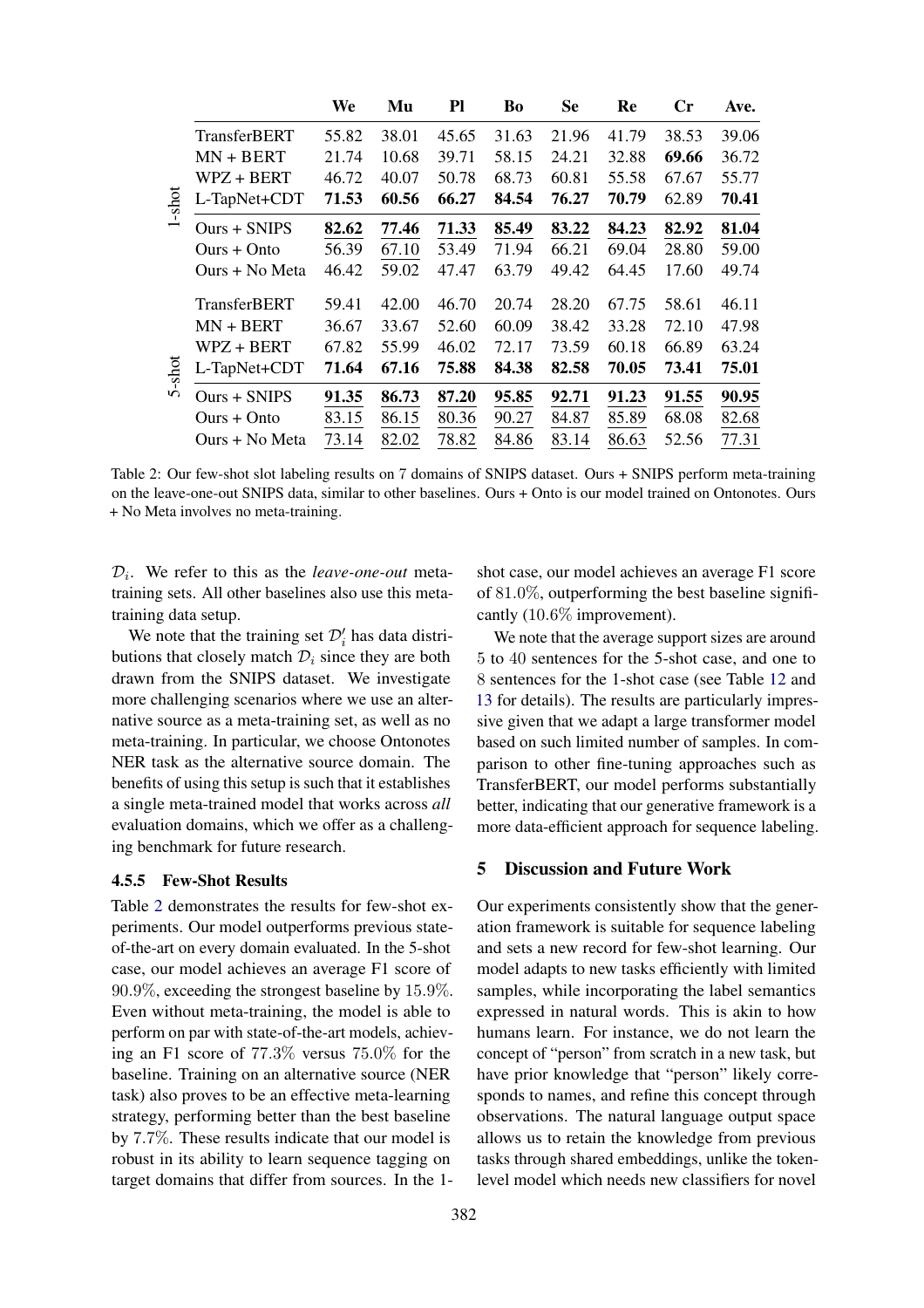tasks, resulting in a broken chain of knowledge.

Our approach naturally lends itself to life-long learning. The unified input-output format allows the model to incorporate new data from any domain. Moreover, it has the characteristics of a single, lifelong learning model that works well on many levels of data, unlike other approaches that only perform well on few-shot or high-resource tasks. Our simple yet effective approach is also easily extensible to other applications such as multi-label classification, or structured prediction via nested tagging patterns.

### References

- Alexei Baevski, Sergey Edunov, Yinhan Liu, Luke Zettlemoyer, and Michael Auli. 2019. Cloze-driven pretraining of self-attention networks. In *Proceedings of the 2019 Conference on Empirical Methods in Natural Language Processing and the 9th International Joint Conference on Natural Language Processing, EMNLP-IJCNLP 2019, Hong Kong, China, November 3-7, 2019*, pages 5359–5368. Association for Computational Linguistics.
- Dzmitry Bahdanau, Kyunghyun Cho, and Yoshua Bengio. 2015. Neural machine translation by jointly learning to align and translate. In *3rd International Conference on Learning Representations, ICLR 2015, San Diego, CA, USA, May 7-9, 2015, Conference Track Proceedings*.
- Ankur Bapna, Gokhan Tur, Dilek Hakkani-Tur, and Larry Heck. 2017. Towards zero-shot frame semantic parsing for domain scaling. *arXiv preprint arXiv:1707.02363*.
- Tom B. Brown, Benjamin Mann, Nick Ryder, Melanie Subbiah, Jared Kaplan, Prafulla Dhariwal, Arvind Neelakantan, Pranav Shyam, Girish Sastry, Amanda Askell, Sandhini Agarwal, Ariel Herbert-Voss, Gretchen Krueger, Tom Henighan, Rewon Child, Aditya Ramesh, Daniel M. Ziegler, Jeffrey Wu, Clemens Winter, Christopher Hesse, Mark Chen, Eric Sigler, Mateusz Litwin, Scott Gray, Benjamin Chess, Jack Clark, Christopher Berner, Sam Mc-Candlish, Alec Radford, Ilya Sutskever, and Dario Amodei. 2020. Language models are few-shot learners.
- Soravit Changpinyo, Hexiang Hu, and Fei Sha. 2018. Multi-task learning for sequence tagging: An empirical study. In *Proceedings of the 27th International Conference on Computational Linguistics*, pages 2965–2977, Santa Fe, New Mexico, USA. Association for Computational Linguistics.
- Lingzhen Chen and Alessandro Moschitti. 2018. Learning to progressively recognize new named entities with sequence to sequence models. In *Proceedings of the 27th International Conference on Computational Linguistics*, pages 2181–2191, Santa Fe,

New Mexico, USA. Association for Computational Linguistics.

- Qian Chen, Zhu Zhuo, and Wen Wang. 2019. BERT for joint intent classification and slot filling. *CoRR*, abs/1902.10909.
- Ryan Cotterell and Kevin Duh. 2017. Lowresource named entity recognition with crosslingual, character-level neural conditional random fields. In *Proceedings of the Eighth International Joint Conference on Natural Language Processing (Volume 2: Short Papers)*, pages 91–96, Taipei, Taiwan. Asian Federation of Natural Language Processing.
- Alice Coucke, Alaa Saade, Adrien Ball, Théodore Bluche, Alexandre Caulier, David Leroy, Clément Doumouro, Thibault Gisselbrecht, Francesco Caltagirone, Thibaut Lavril, Maël Primet, and Joseph Dureau. 2018. Snips voice platform: an embedded spoken language understanding system for privateby-design voice interfaces. *CoRR*, abs/1805.10190.
- Jacob Devlin, Ming-Wei Chang, Kenton Lee, and Kristina Toutanova. 2019. BERT: pre-training of deep bidirectional transformers for language understanding. In *Proceedings of the 2019 Conference of the North American Chapter of the Association for Computational Linguistics: Human Language Technologies, NAACL-HLT 2019, Minneapolis, MN, USA, June 2-7, 2019, Volume 1 (Long and Short Papers)*, pages 4171–4186. Association for Computational Linguistics.
- Li Dong, Nan Yang, Wenhui Wang, Furu Wei, Xiaodong Liu, Yu Wang, Jianfeng Gao, Ming Zhou, and Hsiao-Wuen Hon. 2019. Unified language model pre-training for natural language understanding and generation. In *Advances in Neural Information Processing Systems 32: Annual Conference on Neural Information Processing Systems 2019, NeurIPS 2019, 8-14 December 2019, Vancouver, BC, Canada*, pages 13042–13054.
- Chelsea Finn, Pieter Abbeel, and Sergey Levine. 2017. Model-agnostic meta-learning for fast adaptation of deep networks. In *Proceedings of the 34th International Conference on Machine Learning, ICML 2017, Sydney, NSW, Australia, 6-11 August 2017*, volume 70 of *Proceedings of Machine Learning Research*, pages 1126–1135. PMLR.
- Alexander Fritzler, Varvara Logacheva, and Maksim Kretov. 2019. Few-shot classification in named entity recognition task. In *Proceedings of the 34th ACM/SIGAPP Symposium on Applied Computing, SAC 2019, Limassol, Cyprus, April 8-12, 2019*, pages 993–1000. ACM.
- Charles T. Hemphill, John J. Godfrey, and George R. Doddington. 1990. The ATIS spoken language systems pilot corpus. In *Speech and Natural Language: Proceedings of a Workshop Held at Hidden Valley, Pennsylvania, USA, June 24-27, 1990*. Morgan Kaufmann.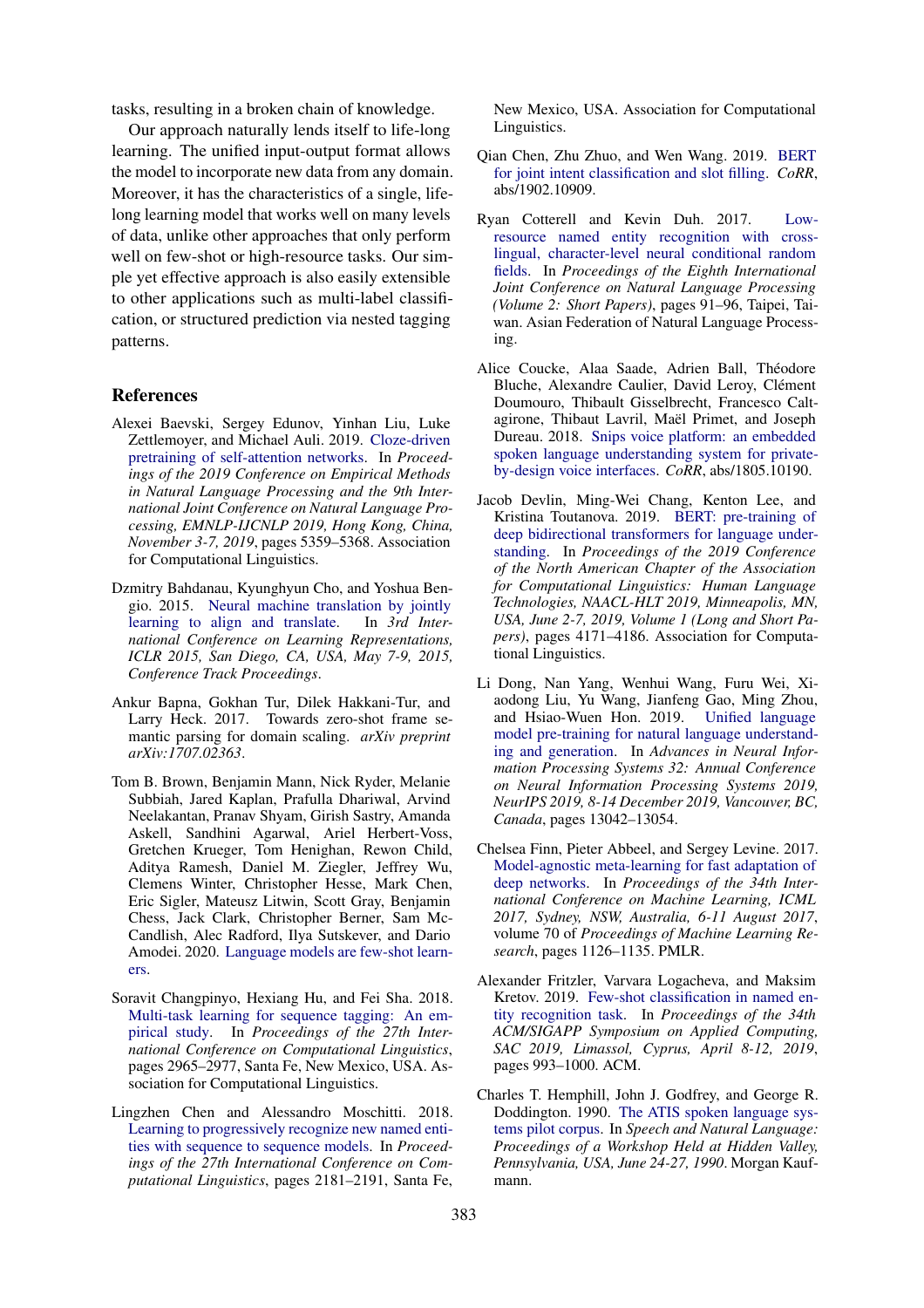- Yutai Hou, Wanxiang Che, Yongkui Lai, Zhihan Zhou, Yijia Liu, Han Liu, and Ting Liu. 2020. Few-shot slot tagging with collapsed dependency transfer and label-enhanced task-adaptive projection network. In *ACL*.
- Diederik P. Kingma and Jimmy Ba. 2015. Adam: A method for stochastic optimization. In *3rd International Conference on Learning Representations, ICLR 2015, San Diego, CA, USA, May 7-9, 2015, Conference Track Proceedings*.
- Cheolhyoung Lee, Kyunghyun Cho, and Wanmo Kang. 2020. Mixout: Effective regularization to finetune large-scale pretrained language models. In *8th International Conference on Learning Representations, ICLR 2020, Addis Ababa, Ethiopia, April 26-30, 2020*. OpenReview.net.
- Sungjin Lee and Rahul Jha. 2019. Zero-shot adaptive transfer for conversational language understanding. In *Proceedings of the AAAI Conference on Artificial Intelligence*, volume 33, pages 6642–6649.
- Mike Lewis, Yinhan Liu, Naman Goyal, Marjan Ghazvininejad, Abdelrahman Mohamed, Omer Levy, Veselin Stoyanov, and Luke Zettlemoyer. 2019. BART: denoising sequence-to-sequence pretraining for natural language generation, translation, and comprehension. *CoRR*, abs/1910.13461.
- Xiaoya Li, Jingrong Feng, Yuxian Meng, Qinghong Han, Fei Wu, and Jiwei Li. 2019a. A unified MRC framework for named entity recognition. *CoRR*, abs/1910.11476.
- Xiaoya Li, Xiaofei Sun, Yuxian Meng, Junjun Liang, Fei Wu, and Jiwei Li. 2019b. Dice loss for dataimbalanced NLP tasks. *CoRR*, abs/1911.02855.
- Yinhan Liu, Myle Ott, Naman Goyal, Jingfei Du, Mandar Joshi, Danqi Chen, Omer Levy, Mike Lewis, Luke Zettlemoyer, and Veselin Stoyanov. 2019. Roberta: A robustly optimized BERT pretraining approach. *CoRR*, abs/1907.11692.
- Ilya Loshchilov and Frank Hutter. 2019. Decoupled weight decay regularization. In *7th International Conference on Learning Representations, ICLR 2019, New Orleans, LA, USA, May 6-9, 2019*. OpenReview.net.
- Samuel Louvan and Bernardo Magnini. 2019. Leveraging non-conversational tasks for low resource slot filling: Does it help? In *Proceedings of the 20th Annual SIGdial Meeting on Discourse and Dialogue*, pages 85–91, Stockholm, Sweden. Association for Computational Linguistics.
- Matthew E. Peters, Mark Neumann, Mohit Iyyer, Matt Gardner, Christopher Clark, Kenton Lee, and Luke Zettlemoyer. 2018. Deep contextualized word representations. In *Proceedings of the 2018 Conference of the North American Chapter of the Association for Computational Linguistics: Human Language Technologies, NAACL-HLT 2018, New Orleans, Louisiana, USA, June 1-6, 2018, Volume 1*

*(Long Papers)*, pages 2227–2237. Association for Computational Linguistics.

- Sameer Pradhan, Alessandro Moschitti, Nianwen Xue, Hwee Tou Ng, Anders Björkelund, Olga Uryupina, Yuchen Zhang, and Zhi Zhong. 2013. Towards robust linguistic analysis using ontonotes. In *Proceedings of the Seventeenth Conference on Computational Natural Language Learning, CoNLL 2013, Sofia, Bulgaria, August 8-9, 2013*, pages 143–152. ACL.
- Alec Radford, Karthik Narasimhan, Tim Salimans, and Ilya Sutskever. 2018. Improving language understanding by generative pre-training. *URL https://s3-us-west-2. amazonaws. com/openaiassets/researchcovers/languageunsupervised/language understanding paper. pdf*.
- Alec Radford, Jeff Wu, Rewon Child, David Luan, Dario Amodei, and Ilya Sutskever. 2019. Language models are unsupervised multitask learners.
- Colin Raffel, Noam Shazeer, Adam Roberts, Katherine Lee, Sharan Narang, Michael Matena, Yanqi Zhou, Wei Li, and Peter J. Liu. 2019. Exploring the limits of transfer learning with a unified text-to-text transformer. *CoRR*, abs/1910.10683.
- Abhinav Rastogi, Raghav Gupta, and Dilek Hakkani-Tur. 2018. Multi-task learning for joint language understanding and dialogue state tracking. In *Proceedings of the 19th Annual SIGdial Meeting on Discourse and Dialogue*, pages 376–384, Melbourne, Australia. Association for Computational Linguistics.
- Alexander M. Rush, Sumit Chopra, and Jason Weston. 2015. A neural attention model for abstractive sentence summarization. In *Proceedings of the 2015 Conference on Empirical Methods in Natural Language Processing*, pages 379–389, Lisbon, Portugal. Association for Computational Linguistics.
- Erik F. Tjong Kim Sang and Fien De Meulder. 2003. Introduction to the conll-2003 shared task: Language-independent named entity recognition. In *Proceedings of the Seventh Conference on Natural Language Learning, CoNLL 2003, Held in cooperation with HLT-NAACL 2003, Edmonton, Canada, May 31 - June 1, 2003*, pages 142–147. ACL.
- Sebastian Schuster, Sonal Gupta, Rushin Shah, and Mike Lewis. 2018. Cross-lingual transfer learning for multilingual task oriented dialog. *arXiv preprint arXiv:1810.13327*.
- Darsh Shah, Raghav Gupta, Amir Fayazi, and Dilek Hakkani-Tur. 2019. Robust zero-shot cross-domain slot filling with example values. In *Proceedings of the 57th Annual Meeting of the Association for Computational Linguistics*, pages 5484–5490, Florence, Italy. Association for Computational Linguistics.